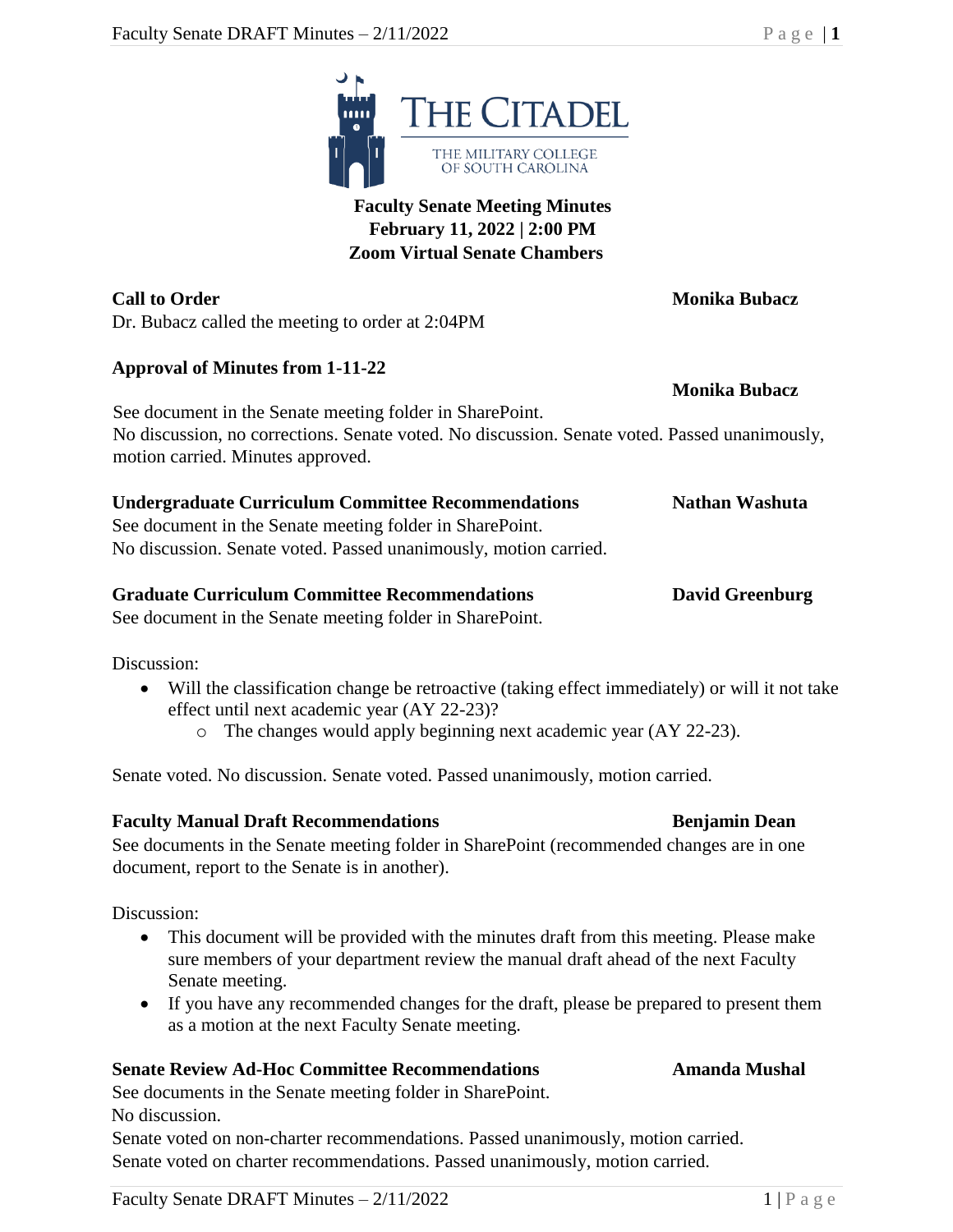Faculty Senate will vote on charter-related recommendations again next month; please share this information with your departments ahead of the next meeting. Please be on the lookout for a call for the new Parliamentarian position.

### **Update from the Provost Sally Selden**

The Recruitment and Retention Task Force continues to meet weekly. This week, Dr. Selden attended recruitment events for accepted students in Greenville, Atlanta, and Columbia. Guidance counselors were on campus this week as well (this is a new initiative). Thank you to everyone who reached out to a new group of LEAD scholars; those kinds of personal engagements really help secure that relationship with our prospective knobs.

We hosted our seventh pre-knob with three more to follow this semester. Of the pre-knobs who have attended, 61% have deposited, so the pre-knob experience is absolutely critical to us for yielding classes. Participation was a little bit lower in the fall because of the COVID environment, but today we had our highest percent turnout for the pre-knob event. I know it is a heavy lift, especially for chairs, to really make sure that they are interacting with the families. It is greatly appreciated.

Update on CSI: the dates are posted. Colonel Robinson and the CSI team are working on putting the programs together. You will probably be hearing from that group soon about classes.

We are offering an online orientation session this summer, run by Col. Robinson and Dr. Cheshire. Much like we did two years ago, we are going to be working very hard this summer to make sure we keep students fully engaged as they move from deposits on the May  $1<sup>st</sup>$  deadline to matriculation day.

Lisa Pace just submitted our most recent IPEDS (Integrated Postsecondary Education Data System) for four-year graduation. It is up 3%, so our four-year graduation rate is 68%. Dr. Selden expects that that will put us with the highest graduation rate in the state of South Carolina. Kudos to the Faculty; it takes a lot to do that, especially when we lose so many of our knobs in that first year. This is really exciting for the institution.

Dr. Selden met with Dr. Karin Roof today, who shared the feedback from the QEP survey. Dr. Selden will be meeting with the QEP group to talk about those results and next steps for the QEP projects. A presentation will be provided at the next Faculty Senate meeting.

We had a really good presentation to the House Ways and Means committee and we are preparing to go to the Senate. Expect more updates in the next couple of weeks. They are working on the House Ways and Means proposal and we will have one more opportunity to make a pitch as we move to the Senate side.

In addition to the Board of Visitors meeting and the SoCon Entrepreneurship Championship in late February, we are hosting the Jack Voltaic cyber conference. Campus visitors will include Governor McMaster and all the big players in the state regarding cyber: other public colleges and institutions across the state, and some high-level military officials including those from Army Cyber Command. Dr. Banik and his team are working very hard to put this in place. It is an exciting opportunity for us; only four sites in the nation are selected for this. We are confident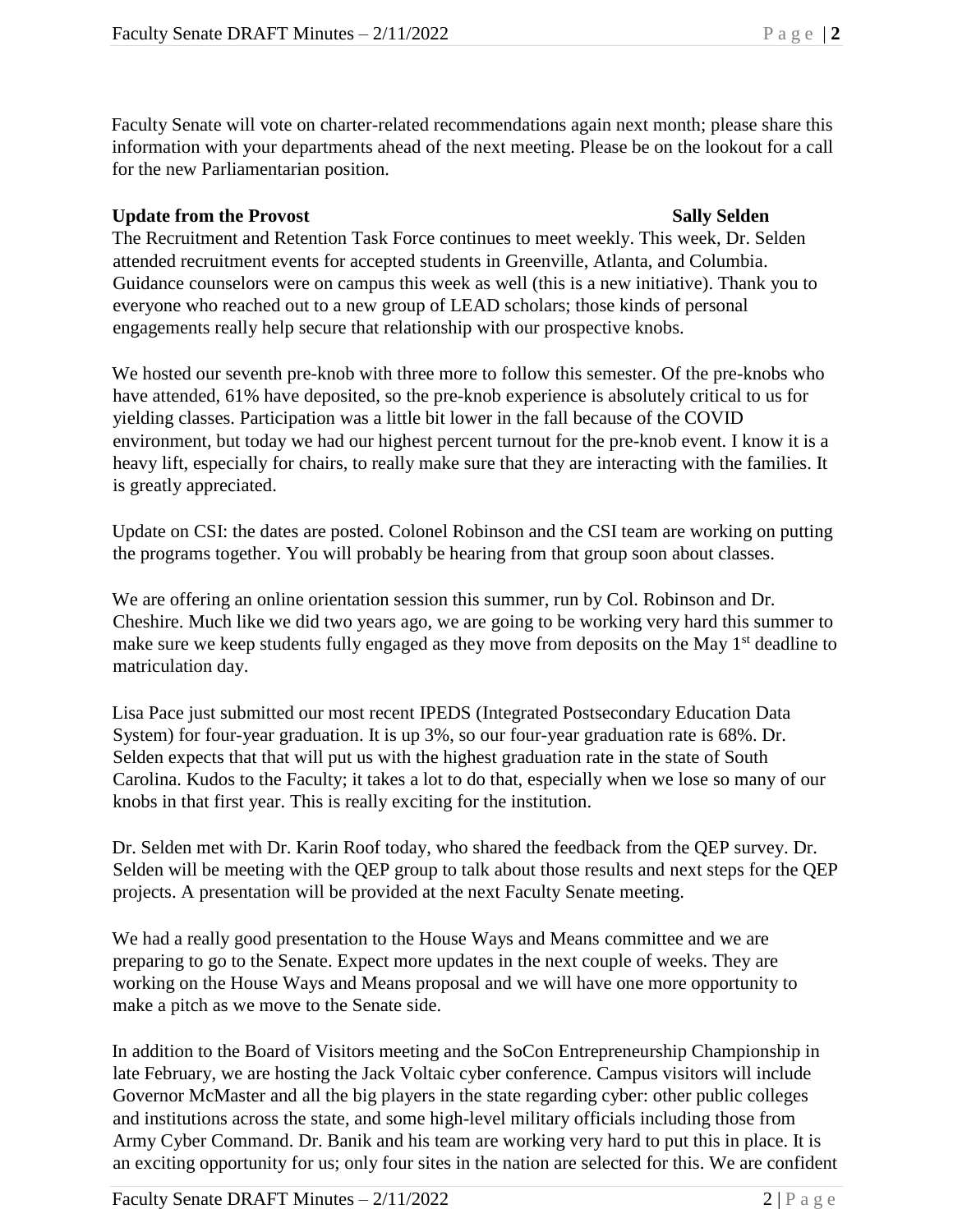that this is going to cement The Citadel's place in terms of being the leader in cyber in the state of South Carolina.

There will be a leadership opportunity this summer for folks who are early in their department chair status and we are working on some other leadership development opportunities for faculty and leaders at different levels. The first one will be June  $2<sup>nd</sup>$  and  $3<sup>rd</sup>$  in case you have any interest and want to begin thinking about it.

We are looking at our entire Banner system to see how we can better leverage Banner as an ERP. There are lots of features of Banner we haven't been using that ties in with this group that we put together to look at our data governance structure. We are hoping to finally get our data governance structure straight and be able to leverage Banner in a way that allows us to be much more analytical and make data-driven decisions.

We are also in the final stages of the testing environment for a new Cognos, which is our reportwriting tool. It interacts with the data from Banner. If you would like to participate in Cognos training, please reach out to Lisa Pace and/or Kyle Herron. Both the old and the new systems will run for a small period of time to make sure we have all of our reports preloaded. This is an excellent time for department heads to consider whether any major changes need to be made to the reports that you utilize; please let the Cognos team know.

The implementation of our new grant software is underway and almost completed. We have launched the implementation of the new college catalog software. We hope to have that fully operational with a new online catalog, not the curriculum component, by Fall 2022.

Special thanks to everyone who has engaged in the two-factor authentication process. If you are having any issues with that, please let us know.

During the COVID environment, we implemented a new policy to require faculty to use the gradebook within Canvas. Please remind your faculty to make sure that their grades are in the Canvas gradebook. Dr. Cheshire and the CEITL&DE staff are more than happy to help folks with that.

Discussion:

- For using gradebook in Canvas: should we trust that our adjunct faculty are using it, or should someone be reviewing it to confirm?
	- o During the hiring process with adjuncts, make sure they understand that we expect them to use the Canvas gradebook.
	- o Department chairs should first reach out to those faculty members to see who is using the gradebook. If they are not, then we can make sure Dr. Cheshire and her team can provide them with the training they need to do so.

Thank you for all you are doing. Morale is currently very high among the corps of cadets. Academic Officers report that things are progressing well this semester and the cadets are enjoying their classes very much.

### **Standing Committees Elizabeth Connor**

# • Scholarships Committee **Deirdre Ragan**

o See presentation in the Senate meeting folder in SharePoint.